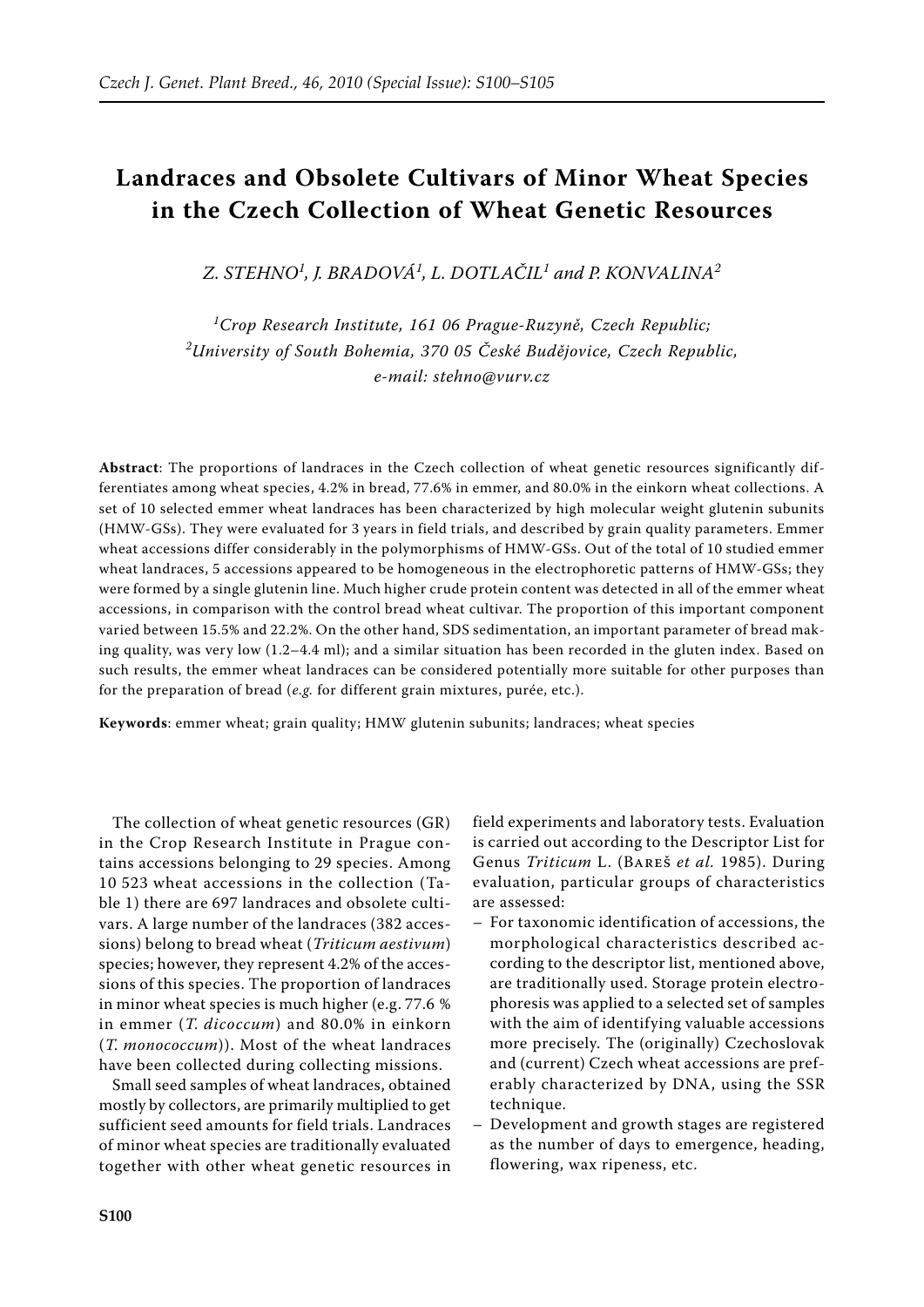| Wheat species                                                                    | No.           |
|----------------------------------------------------------------------------------|---------------|
|                                                                                  | of accessions |
| Triticum aestivum L.                                                             | 9081          |
| <i>T. araraticum</i> Jakubz.                                                     | 44            |
| <i>T. boeoticum</i> Boiss.                                                       | 47            |
| <i>T. carthlicum</i> Nevski                                                      | 14            |
| <i>T. compactum</i> Host                                                         | 44            |
| <i>T. dicoccoides</i> (Koern. <i>ex</i> Aschers. <i>et.</i><br>Graeb.) Schweinf. | 26            |
| T. dicoccum (Schrank) Schuebl                                                    | 116           |
| <i>T. durum</i> Desf.                                                            | 912           |
| <i>T. топососсит</i> L.                                                          | 55            |
| T. polonicum L.                                                                  | 14            |
| T. spelta L.                                                                     | 78            |
| T. turgidum L.                                                                   | 45            |
| T. urartu Thum. ex Gandil.                                                       | 11            |
| Others (less than 10 accessions<br>per species)                                  | 36            |
| Total                                                                            | 10 523        |

Table 1. The most numerous species in the collection of wheat genetic resources

- The evaluation of disease resistance is targeted at fungal diseases: powdery mildew, leaf rust, gloom rust, and stem rust. Powdery mildew is scored under natural infections, because spontaneous infection used to be relatively strong. The response of wheat genetic resources to the mentioned rust species is tested under increased infection pressure. Disease development is scored in specific phases of vegetation, using a 1 to 9 scale.
- The stand is characterized by plant density (number of spikes per  $1 \text{ m}^2$ ) and by lodging, scored on the scale mentioned above.
- Analyses of yield components are carried out after harvest. The harvest index is estimated as a ratio between the weight of above-ground biomass of a sample and the weight of grain obtained from it. Furthermore, the numbers of spikelets and kernels per spike are counted, lengths of the spikes measured, weight of 1 000 kernels (TKW) taken, as well as other characteristics.
- Grain quality parameters are determined by classical analyses, or using near-infrared spec-

troscopy (NIRS). Usually, we evaluate the crude protein content, gluten content, gluten index, Zeleny sedimentation value, and the falling number.

– The tetraploid emmer wheat belongs to the hulled wheat species, with a long tradition of being grown and its utilization in human nutrition. Despite that fact, the breeding of emmer has been marginal, and at present mostly landraces or wild forms are available. However, owing to the increasing demand for diversity and quality of food products, the interest in this crop also has been increasing (NIELSEN & Mortensen 1998). These materials can be utilized as a source of genetic diversity for crop improvement, (e.g. as donors of some important agronomical characteristics such as adaptability, resistance to stresses, protein content, etc.) (Bradová *et al.* 2005).

#### **MATERIALS AND METHODS**

A set of 10 emmer wheat landraces were evaluated for three years. The characteristics of lodging resistance, plant height, earliness (number of days to heading, flowering, wax ripeness, and chlorophyll decomposition), as well as the response to field infection by powdery mildew were evaluated, according to the Descriptor List for Genus *Triticum* L. The results were compared to the control bread wheat cultivar Sandra. Previous to the field evaluation, the accessions were characterized by glutenin subunits with high molecular weight (HMW-GSs); plus simultaneously evaluated from the point of view of grain quality. The electrophoretic patterns of HMW-GSs were determined by one-dimensional sodium dodecyl sulphate polyacrylamide gel electrophoresis (SDS-PAGE), using the Laemmli buffer system (Laemmli 1970). The acrylamide/bisacrylamide concentration (*T*) and the cross linker  $(C)$  used were as follows:  $T = 10\%$ and *C* = 2.60%. Particular alleles of HMW-GS were identified according to a published catalogue (Payne & Lawrence 1983). The following measurements of grain quality parameters were carried out for each accession: protein content (measured by near-infrared reflectance spectroscopy – NIRS); the SDS micro sedimentation test, done according to Axford *et al.* (1979) with Hýža's modification (1986); and gluten index (GI) in accordance to AACC 38-12.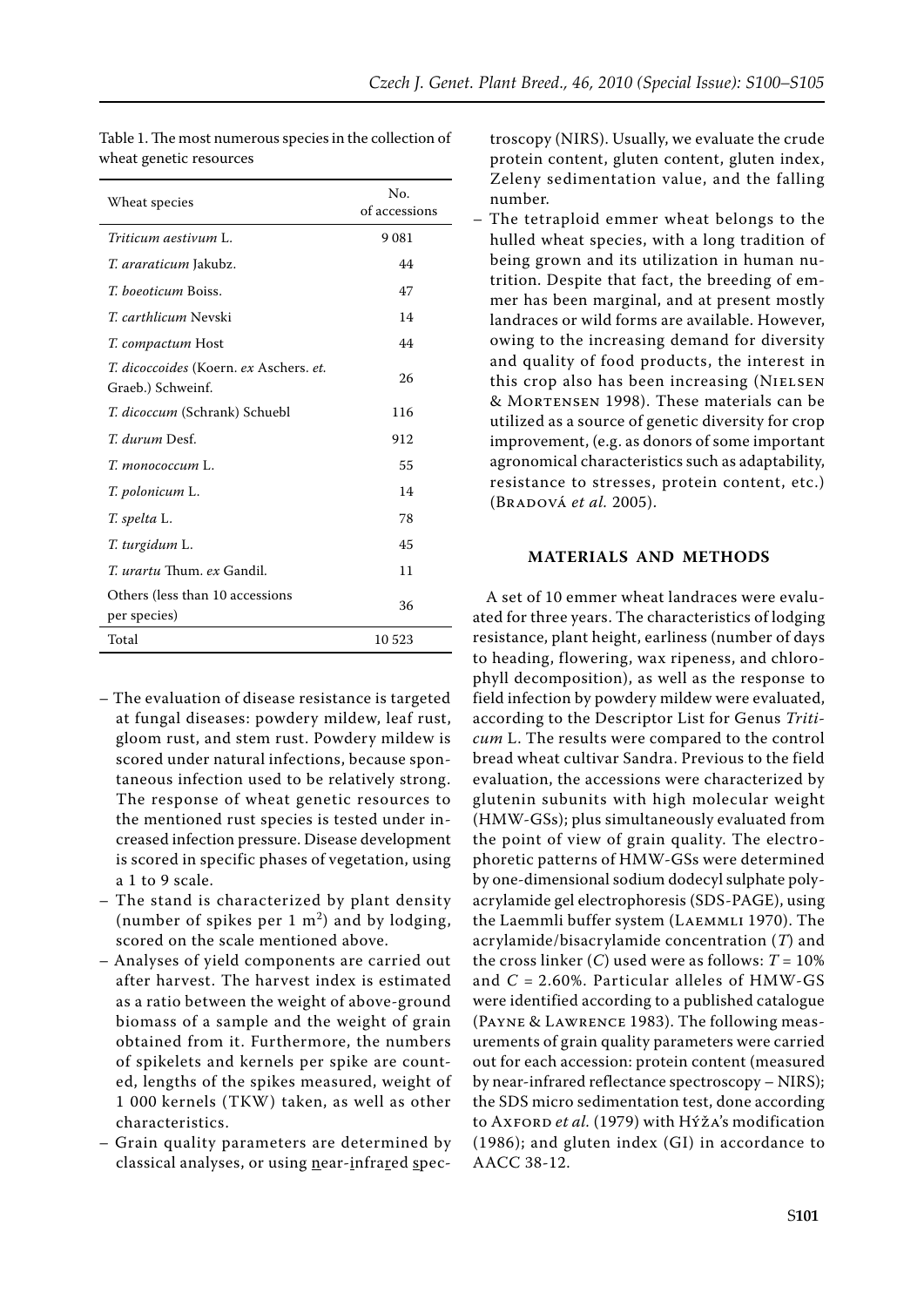|                               | Lodging                             |      | Plant height    |      |         |        |           |      | Days to      |        |                              |      | Powdery mildew  |        |
|-------------------------------|-------------------------------------|------|-----------------|------|---------|--------|-----------|------|--------------|--------|------------------------------|------|-----------------|--------|
| T. dicoccon landraces         | $\left(\text{sorted } 1 - 9\right)$ |      | $\binom{cm}{ }$ |      | heading |        | flowering |      | wax ripeness |        | decomposition<br>chlorophyll |      | $(scored 1-9*)$ |        |
|                               | average                             | 5)   | average         | 5)   | average | 5<br>C | average   | 5)   | average      | 5<br>C | average                      | 5)   | average         | 5<br>C |
| T. dicoccon (Kroměříž)        | 6.0                                 | 16.7 | 94.0            | 18.8 | 60.3    | 19.8   | 64.0      | 20.3 | 94.3         | 18.1   | 94.0                         | 16.5 | 5.7             | 44.4   |
| T. dicoccon (Ruzyně)          | 8.0                                 | 12.5 | 100.2           | 21.6 | 66.0    | 15.8   | 70.7      | 16.6 | 97.7         | 12.9   | 96.7                         | 13.1 | 7.3             | 28.4   |
| Kahler Emmer                  | 7.7                                 | 30.1 | 101.3           | 20.2 | 67.0    | 15.5   | 70.3      | 15.7 | 101.3        | 11.2   | 98.3                         | 12.4 | 7.3             | 28.4   |
| May-Emmer                     | 8.0                                 | 12.5 | 108.0           | 17.9 | 64.7    | 17.9   | 68.3      | 19.9 | 97.0         | 13.5   | 96.3                         | 12.7 | 7.3             | 28.4   |
| Weisser Sommer                | 7.3                                 | 28.4 | 105.0           | 20.8 | 65.7    | 13.6   | 69.3      | 13.6 | 97.0         | 12.9   | 97.3                         | 12.6 | 6.5             | 32.6   |
| T. dicoccon (Tapioszele)      | 5.7                                 | 53.9 | 90.0            | 20.0 | 61.0    | 11.5   | 66.7      | 15.0 | 94.7         | 15.3   | 95.7                         | 13.9 | 6.7             | 34.6   |
| Krajova-Podbranc (Toman)      | 4.7                                 | 32.7 | 89.0            | 26.2 | 55.0    | 19.2   | 60.0      | 23.3 | 92.0         | 16.4   | 92.7                         | 15.1 | 6.7             | 37.7   |
| Poering Jaarma (Nachitchevan) | 3.7                                 | 31.5 | 87.2            | 27.7 | 53.7    | 19.1   | 58.0      | 21.2 | 89.7         | 17.9   | 89.7                         | 16.0 | 6.7             | 34.6   |
| T. dicoccon (Balkan)          | 3.3                                 | 45.8 | 83.3            | 12.5 | 54.0    | 19.2   | 59.3      | 20.0 | 89.3         | 17.9   | 88.7                         | 17,1 | 6.7             | 34.6   |
| T. dicoccon (Brno)            | 3.7                                 | 41.7 | 84.0            | 12.1 | 57.7    | 17.1   | 62.3      | 17.9 | 91.3         | 16.1   | 91.0                         | 14.5 | 7.0             | 37.8   |
| Sandra - T. aestivum control  | 7.5                                 | 29.1 | 70.3            | 18.4 | 52.0    | 15.1   | 55.8      | 17.4 | 89.2         | 17.6   | 90.3                         | 14.7 | 4.2             | 45.4   |

Table 2. Results of field evaluations in years 2001, 2003 and 2004 Table 2. Results of field evaluations in years 2001, 2003 and 2004

**S102**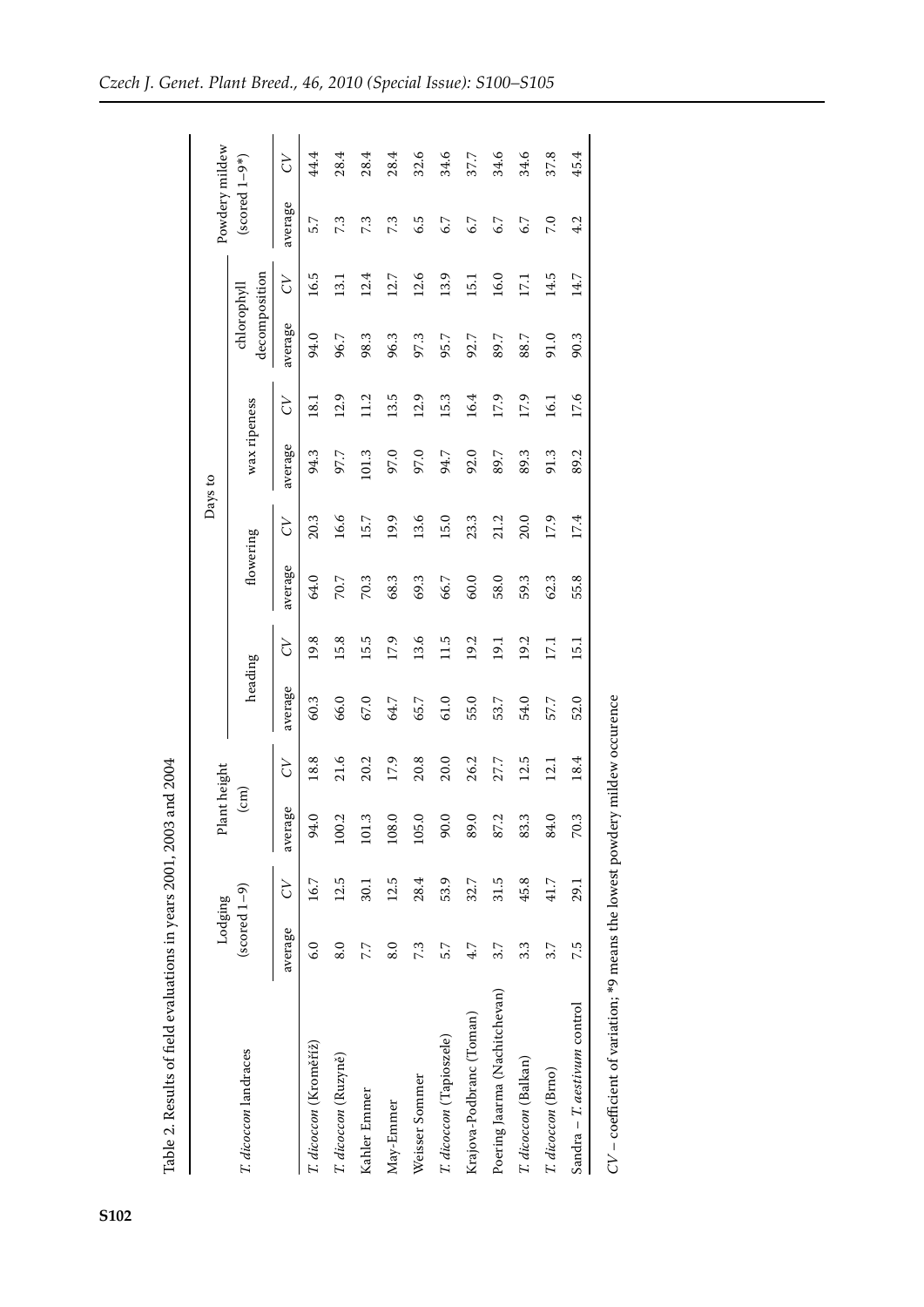### **RESULTS AND DISCUSSION**

Based on a 3-year average, the differences in lodging resistance were observed (Table 2). The highest resistance (8), even higher than in the control bread wheat cultivar, was recorded in the accessions *T. dicoccon* (Ruzyně) and May-Emmer. They also had the lowest variability (coefficient of variability) of this characteristic in three years of evaluation. The resistance to lodging was not connected to plant height, as lodging resistant accessions were higher (108 resp.100 cm) than smaller ones, with lower resistance to lodging.

The variability of all characteristics describing plant earliness was relatively low, stable, and similar in most accessions. All emmer landraces were later than the control (*T. aestivum* cultivar Sandra).

Resistance to powdery mildew field infection strongly depended on differences among weather conditions in particular years. All of the evaluated emmer accessions overcame resistance to the powdery mildew of the control cultivar (4.2).

## **HMW glutenin markers and quality parameters**

The composition of HMW-GSs, together with the quality parameters for each accession, are de-

|                                   |                      | Quality parameters   |                                      |                 |                          | HMW-GSs      |           |                          |
|-----------------------------------|----------------------|----------------------|--------------------------------------|-----------------|--------------------------|--------------|-----------|--------------------------|
| T. dicoccon landraces             | Country<br>of origin | crude<br>protein (%) | SDS-mikro<br>sedimenta-<br>tion (ml) | gluten<br>index | Glu lines                | $Glu-A1$     | $Glu-B1$  | $Glu-1D$                 |
|                                   |                      |                      |                                      |                 | $\mathbf{A}$             | $\mathbf{1}$ | $7 + 8$   |                          |
| T. dicoccon (Kroměříž)            | <b>CZE</b>           | 22.2                 | 2.8                                  | 31.8            | B                        | $\mathbf{1}$ | 21        |                          |
|                                   |                      |                      |                                      |                 | $\mathcal{C}$            | $\mathbf{1}$ | 6.7       | $\overline{\phantom{0}}$ |
| T. dicoccon (Ruzyně)              | <b>CZE</b>           | 20.6                 | 2.8                                  | 61.8            | A                        | $\mathbf{1}$ | $7 + 8$   | $-$                      |
| Kahler Emmer                      | <b>GER</b>           | 20.5                 | 3.0                                  | 15.3            | A                        | $\mathbf{1}$ | $7 + 8$   | $\overline{\phantom{0}}$ |
| May-Emmer                         | <b>CHE</b>           | 21.9                 | 3.6                                  | 20.4            | A                        | $\mathbf{1}$ | $7 + 8$   | $\qquad \qquad -$        |
| Weisser Sommer                    | <b>GER</b>           | 19.3                 | 4.4                                  | 31.5            | A                        | $\mathbf{1}$ | $7 + 8$   | $\overline{\phantom{0}}$ |
| T. dicoccon (Tapioszele)          | <b>HUN</b>           | 16.2                 | 1.8                                  | 74.2            | A                        | $\mathbf{1}$ | $7 + 8$   | $\qquad \qquad -$        |
|                                   |                      |                      |                                      | 69.9            | A                        | $2*$         | 21        | $\qquad \qquad -$        |
| Krajova-Podbranc (Toman)          | <b>CSK</b>           | 15.8                 | 1.4                                  |                 | $\, {\bf B}$             | $2*$         | $6 + 9$   | $\overline{\phantom{0}}$ |
|                                   | <b>AZE</b>           | 16.8                 | 3.3                                  |                 | A                        | $\mathbf{1}$ | 22        | $\overline{\phantom{0}}$ |
| Poering Jaarma<br>(Nachitchevan.) |                      |                      |                                      |                 | B                        | $\mathbf 1$  | $7 + 8$   |                          |
|                                   |                      |                      |                                      | 47.6            | $\mathsf C$              | $\mathbf{0}$ | $7 + 8$   |                          |
|                                   |                      |                      |                                      |                 | D                        | $2^*$        | $7 + 8$   | $\overline{\phantom{0}}$ |
| T. dicoccon (Balkan)              |                      |                      | 2.6                                  | 82.6            | $\mathbf{A}$             | $2*$         | $14 + 15$ | $\equiv$                 |
|                                   | ${\tt GER}$          | 16.6                 |                                      |                 | $\, {\bf B}$             | $\mathbf{0}$ | $14 + 15$ | $\overline{\phantom{0}}$ |
|                                   |                      | $2*$<br>$\mathsf{A}$ |                                      | $6 + 8$         | $\overline{\phantom{0}}$ |              |           |                          |
| T. dicoccon. (Brno)               | CSK                  | 16.8                 | 1.2                                  | 14.4            | $\, {\bf B}$             | $2*$         | 21        | $\overline{\phantom{0}}$ |
|                                   | <b>CSK</b>           | 12.6                 | 6.0                                  | 88.3            | A                        | $2*$         | $7 + 8$   | $3 + 12$                 |
| Sandra (T. aestivum)              |                      |                      |                                      |                 | B                        | $2^*$        | $7 + 9$   | $3 + 12$                 |
| - control                         |                      |                      |                                      |                 | $\mathsf C$              | $\mathbf{1}$ | $7 + 9$   | $3 + 12$                 |

Table 3. Quality parameters and HMW glutenin markers of *T. dicoccon* landraces

CZE – Czech Republic; GER – Germany; CHE – Switzerland; HUN – Hungary; CSK – Czechoslovakia; AZE – Azerbaidzan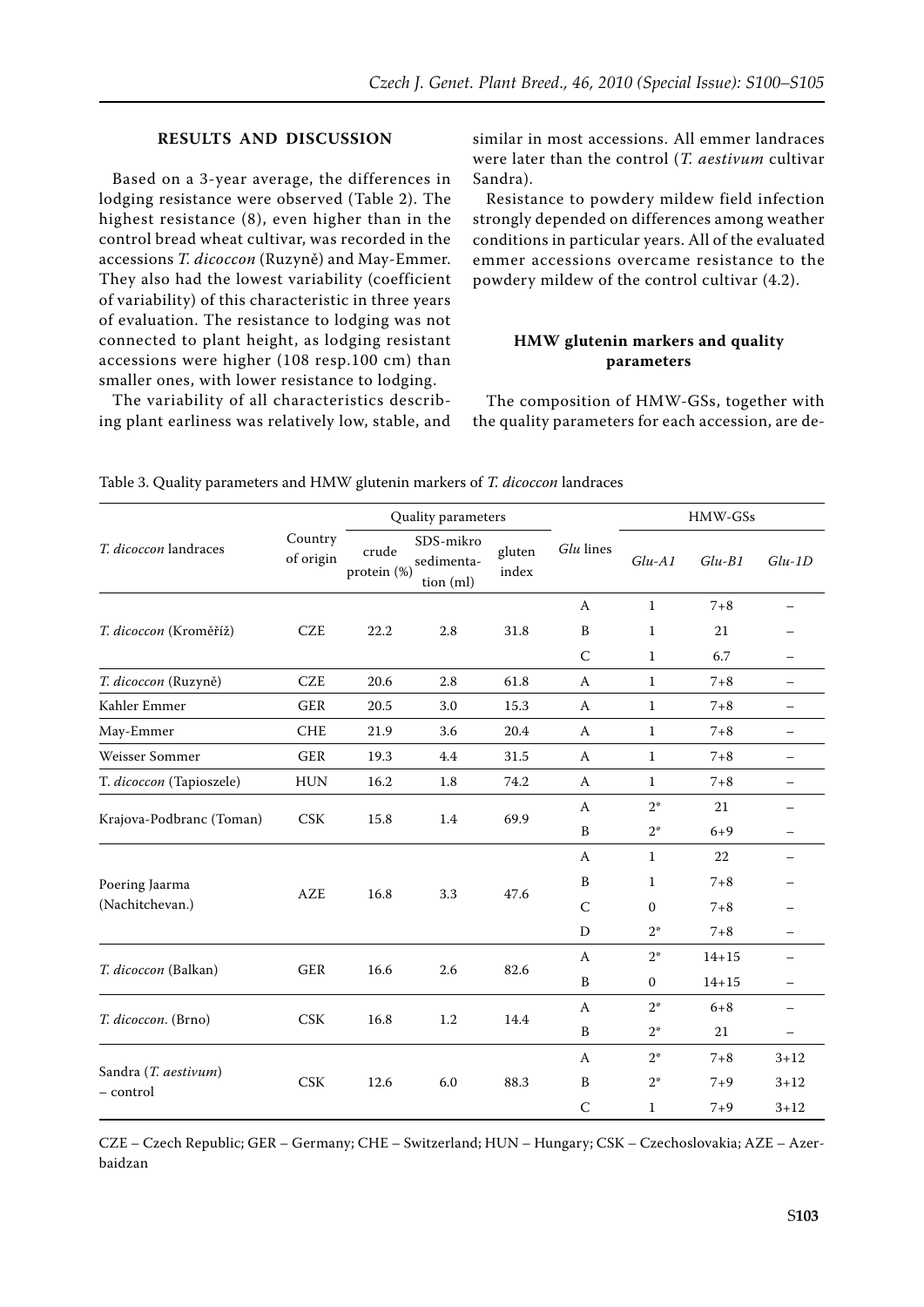scribed in Table 3. The results showed that emmer wheat accessions are considerably distinguishable in polymorphisms of HMW-GSs, contrary to the common wheat cultivars (BRADOVÁ & ŠAŠEK 2005). Out of the total number of 10 emmer wheat landraces studied, five accessions appeared to be homogeneous in the electrophoretic patterns of HMW-GSs; they were formed by a single glutenin line. Glutenin polymorphism was detected in five accessions and in the control bread wheat cultivar Sandra, as well. These accessions were characterized by a number of glutenin lines, from two to four. In the studied set of ten emmer wheat landraces, eighteen glutenin lines were found, and a total of ten different patterns were identified at the *Glu-1* locus Three and seven HMW-GS alleles were identified at the *Glu-A1 and Glu-B1* loci, respectively. The locus *Glu-B1* features the highest allelic variability of the HMW-GSs, which is characteristic of *Triticum aestivum*. HMW-GSs 21 and 22, which correspond to the *Glu-B* locus, were identified in accessions *T. dicoccon* – Kroměříž (21), Krajova-Podbranc – Toman (21), *T. dicoccon* – Brno (21), and Poering Jaarma – Nachitchevan (22). These HMW-GSs do not occur at all in modern common wheat (*Triticum aestivum)* varieties*,* (Branlard *et al.* 2003; Bradová & Šašek 2005)*.* A subunit, marked 6.7 (Table 3), encoded at *Glu-B1*, which was found in one line of *T. dicoccon* (Kroměříž), and will probably require further study.

HMW-GSs are used to assess the bread making quality of common wheat. For the last few decades, the genetic potential for dough properties has been estimated from HMW glutenin subunit composition. This was done using the Payne score (Payne *et al.* 1987), which allocates scores for the respective subunits (alleles) in each of wheat's three genomes (*Glu-A1, Glu-B1, Glu-D1*). This is mainly associated with the HMW glutenin subunits encoded at the *Glu-D1* locus, which is obviously absent in emmer wheat. The bread making quality was low, as described by two other characteristics (micro SDS sedimentation and gluten index (GI)). Very low bread making quality can be expected in *T. dicoccon* (Brno) because of its low sedimentation value and gluten index. Therefore, several HMW-GS alleles encoded at *Glu-A1* and *Glu-B1*, which are known to have a favourable effect on dough properties (*Glu-A1*: subunits 1, 2\*; *Glu-B1*: subunits 7+8, *7*+9), occur more frequently in the set of emmer wheat; but their effect did not get

exhibited. Subunits 21 and 22, encoded at *Glu-B1,* have not been studied with consideration to bread making quality. Subunit 2\*, encoded at *Glu-A1,*  which occurs less frequently in modern common wheat, could be used in breeding for increased glutenin diversity of common wheat; and consequently could open up new use possibilities in the baking industry.

Much higher crude protein content, compared with the control bread wheat cultivar, was detected in all emmer wheat accessions (Table 3). The proportion of this important component even reached 22.2% in the accession *T. dicoccon* (Kroměříž). On the other hand, SDS sedimentation, an important parameter of bread making quality, was very low (1.2–4.4 ml); and a similar situation has been recorded in the gluten index. Thus, such types of wheat can be used for purposes other than the preparation of bread (e.g. for different grain mixtures, purée, etc.).

*Acknowledgements.* This research was supported by the Ministry of Agriculture of the Czech Republic, Projects No. QH82272 and No. MZE 0002700604.

#### **R e f e r e n c e s**

- Axford D.W.E., McDermott E.E., Redman D.G. (1979): Note on the sodium dodecyl sulphate test of breadmaking quality: Comparison with Pelshenke and Zeleny tests. Cereal Chemistry, **56**: 582–584.
- Bareš I. (ed.) (1985): Description List Genus *Triticum* L. VÚRV, Praha.
- Bradová J., Šašek A. (2005): Diversity of gliadins and HMW glutenin subunits in Czech registered wheat varieties. Czech Journal of Genetics and Plant Breeding, **41**: 160–163.
- Bradová J., Stehno Z., Dotlačil L., Hermuth J. (2005): Diversity of evaluated characters and HMWglu alleles in landraces and cultivars of emmer, einkorn and spelt wheat. Czech Journal of Genetics and Plant Breeding, **41**: 164–170.
- Branlard G., Dardevet M., Amiour N., Igrejas G. (2003): Allelic diversity of HMW and LMW glutenin subunits and omega gliadins in French bread wheat (*Triticum aestivum* L.). Genetic resources and Crop Evolution, **50**: 669–679.
- Hýža V. (1986): Micro sedimentation methods for evaluation of wheat breeding materials. Sborník ÚVTIZ Genetika a Šlechtění, **22**: 117–122. (in Czech)